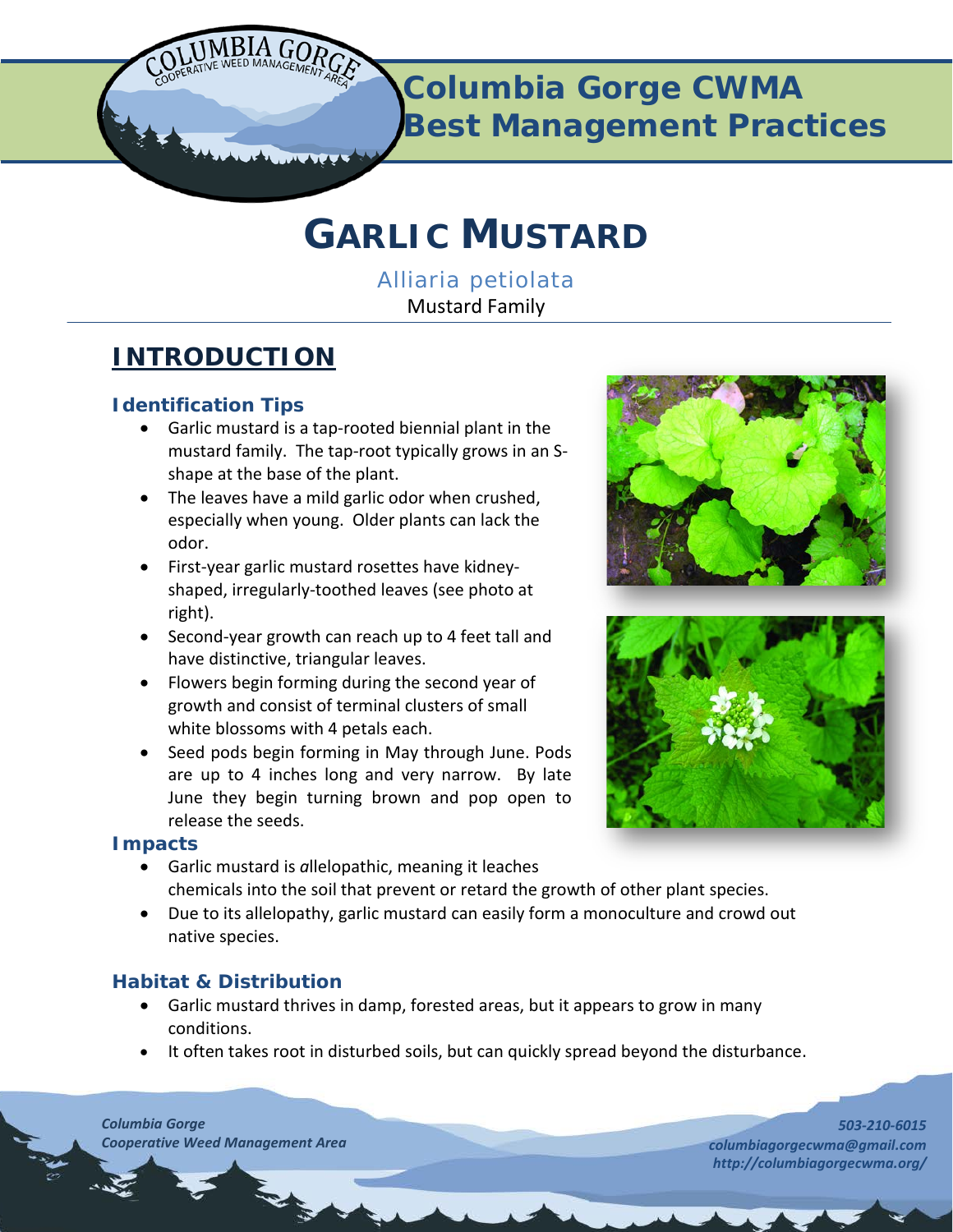- Garlic mustard is still limited in our area, but introduction from nearby infestations is a big threat to local ecosystems.
- Garlic mustard is considered an EDRR (early detection, rapid response) species and agencies are actively controlling it. New infestations should be reported to your local weed authority.

#### **Reproduction & Spread**

- Garlic mustard reproduces by seed and one plant can produce up to 1,000 seeds. Seeds form in May and June, and begin spreading by late June. They can remain viable for up to 10 years.
- Once a plant has gone to seed, it will die that same season.
- Seeds are spread primarily by human activity, soil disturbance, and animals. Often new growth can be seen spreading along game trails and foot paths.
- Garlic mustard can self-pollinate.

# **CONTROL INFORMATION**

#### **Integrated Pest Management**

- The preferred approach for weed control is Integrated Pest Management (IPM). IPM involves selecting from a range of possible control methods to match the management requirements of each specific site. The goal is to maximize effective control and to minimize negative environmental, economic, and recreational impacts.
- Use a multifaceted and adaptive approach. Select control methods reflecting the available time, funding, and labor of the participants, the land use goals, and the values of the community and landowners. Management will require dedication for a number of years and should allow flexibility in methods.

#### **Planning Considerations**

- Survey the area for weeds, set priorities, and select the best control method(s) for the site.
- Control practices should be selected to minimize soil disturbance. Minimizing disturbance prevents further infestation of weeds.
- Begin work on the perimeter of the infested areas first and move inward toward the core of the infestation.
- Monitor the site and continue to treat plants that germinate from the seed bank.

*Columbia Gorge Cooperative Weed Management Area*

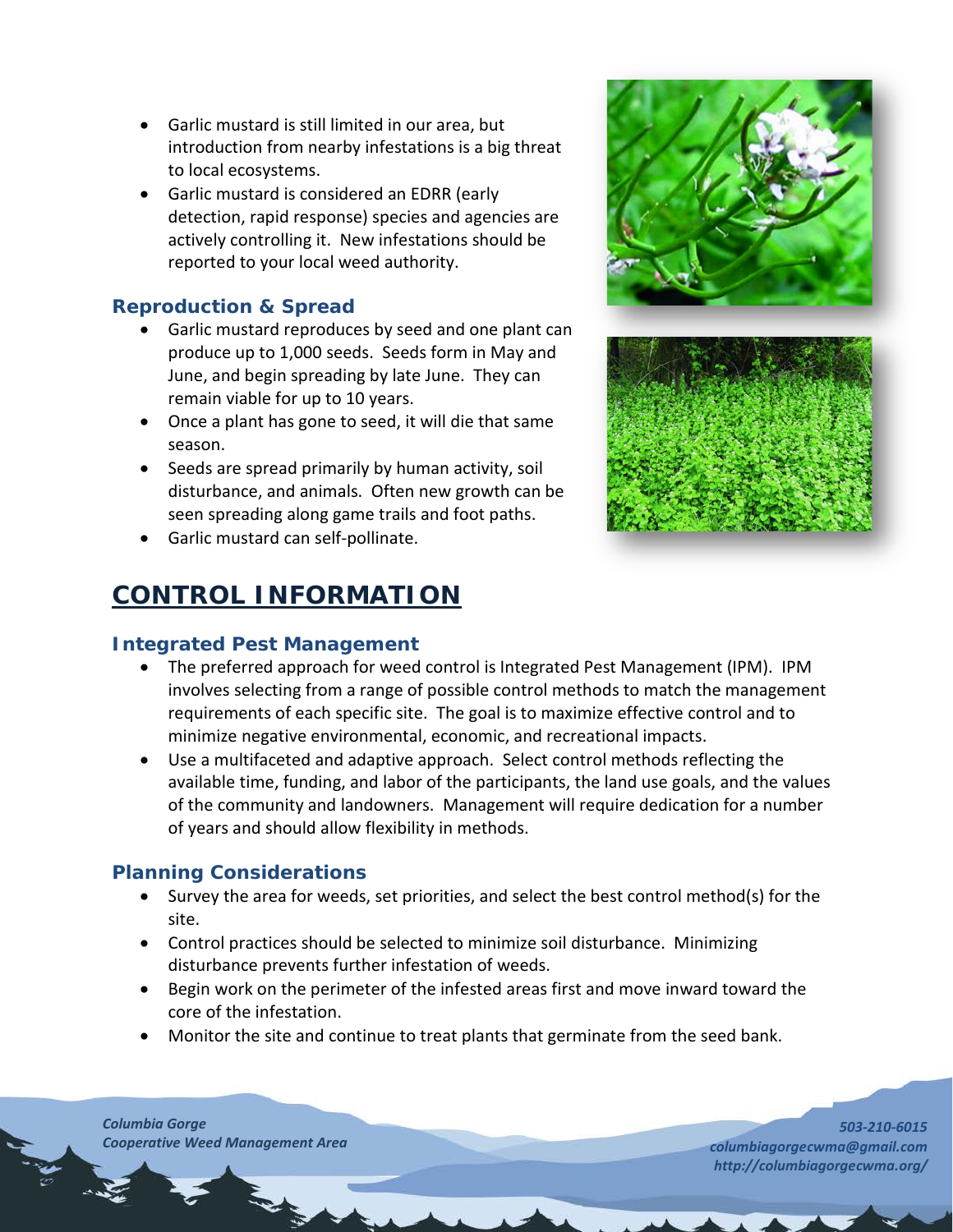• Revegetate treatment areas to improve ecosystem function and prevent new infestations.

## **Early Detection and Prevention**

- Minimize soil disturbance from vehicles, machinery, and over-grazing to reduce areas where weeds may become established.
- Garlic mustard is relatively easy to identify year-round; however, there are a few lookalike plants (such as money plant and fringecup). Conduct a site survey to determine existing species and treatment needs.
- Garlic mustard can be manually pulled or dug. If seed pods have begun to form, plants must be bagged and disposed of in the municipal waste. Do not compost!
- Monitor for new plants and re-treat as necessary. Prevent existing plants from producing and releasing seed.
- Prevent the spread of invasive plants by thoroughly cleaning tools, boots, and vehicles (especially mowers) after working in or traveling through an infested area.

#### **Manual, Mechanical, & Cultural Control**

- Garlic mustard can be pulled by hand as long as the soil is moist and the seeds aren't popping. It's important to pull out the entire root.
- **Mowing is not an effective method for controlling garlic mustard** as plants are capable of re-growing multiple times in a season. It can also spread easily by mowing if seeds are present.
- If the infestation is small, mulch with wood chips to control the spread of garlic mustard. Be sure to use a solid layer at least 3 inches deep for best results.

#### **Disposal**

- **Warning**: Garlic mustard plants will complete flowering and set seed even after being pulled. **Do not leave pulled plants on the ground or place in compost!**
- Properly discard of all plant pieces in thick plastic bags and transport them to a sanitary landfill site.
- Never dump yard debris in natural areas.

#### **Herbicide Control**

- Only apply herbicides at proper rates and for the site conditions or land usage specified on the label. **Follow all label directions** and wear recommended personal protective equipment (PPE).
- Monitor treated areas for missed or newly germinated plants.
- Selective herbicides are preferred over non-selective herbicides when applying in a grassy area.
- **Minimize impacts to bees and other pollinators by controlling weeds before they flower. If possible, make herbicide applications in the morning or evening when bees are least active. Avoid spraying pollinators directly.**

*Columbia Gorge Cooperative Weed Management Area*

3